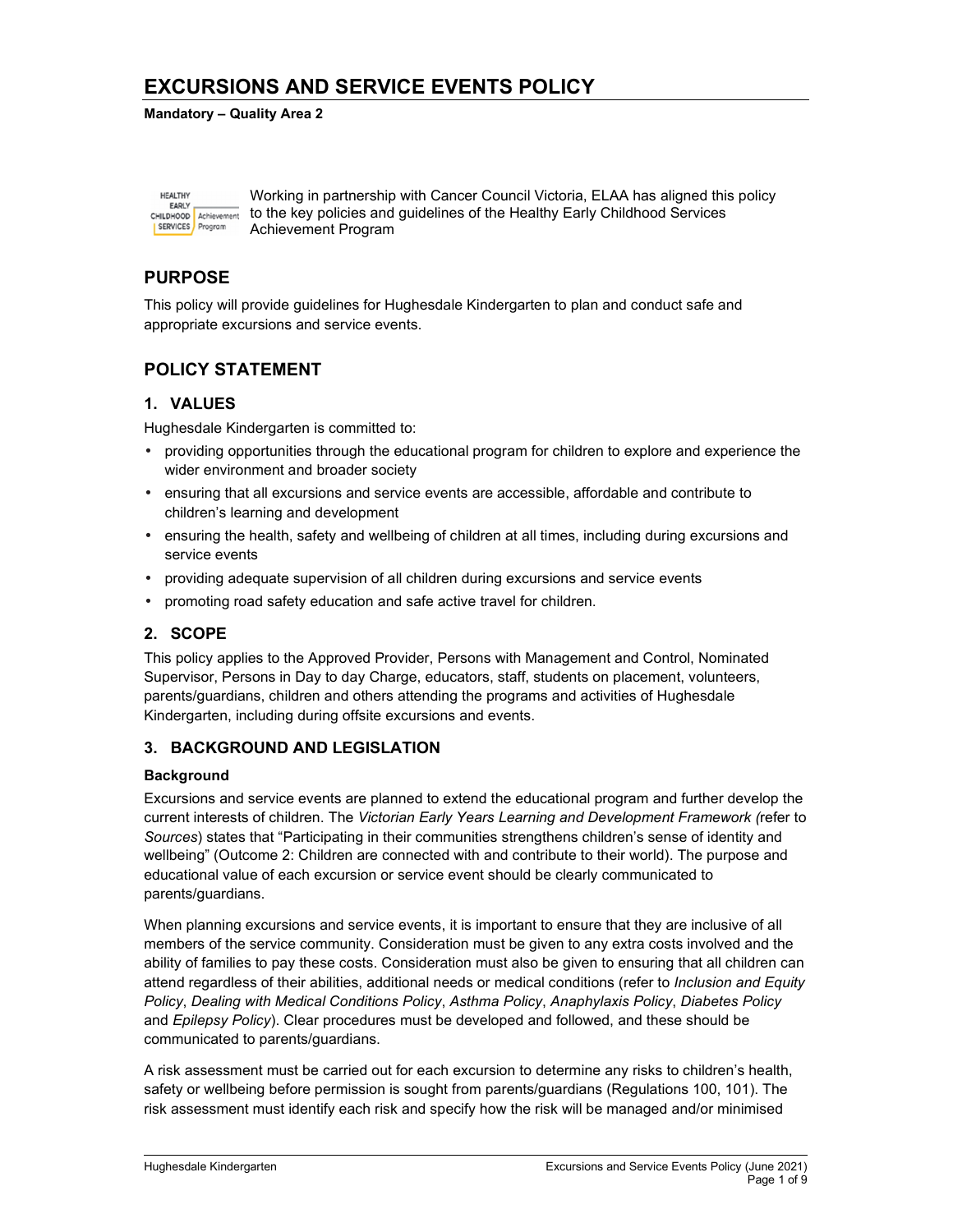(Regulation 101). Written authorisation for the child to attend the excursion must be obtained from a parent/guardian or person named in the child's enrolment record before the child can be taken outside the service premises. For details regarding information to be included in the written authorisation, refer to Attachment 1.

Active travel excursions near the service have a range of benefits including:

- children and staff being physically active
- providing the opportunity to practice road safety
- engaging with the community.

Early childhood road safety education aims to reduce the risk of serious injury and death from road trauma. It also aims to lay the foundations for children to become safe and independent road and transport users in the future. Road safety education is an important part of a holistic approach to keeping children safe around traffic and in the road environment. Effective traffic skills are best learnt if they occur in a real environment i.e. using crossings and traffic lights.

### **Legislation and standards**

Relevant legislation and standards include but are not limited to:

- *Education and Care Services National Law Act 2010*
- *Education and Care Services National Regulations 2011*
- *National Quality Standard*, including Quality Area 1: Educational Program and Practice and Quality Area 2: Children's Health and Safety

## **4. DEFINITIONS**

The terms defined in this section relate specifically to this policy. For commonly used terms e.g. Approved Provider, Nominated Supervisor, Regulatory Authority etc. refer to the *General Definitions* section of this manual.

**Adequate supervision:** (In relation to this policy) **supervision** entails all children (individuals and groups) in all areas of the service, being in sight and/or hearing of an educator at all times including during toileting, sleep, rest and transition routines. Services are required to comply with the legislative requirements for educator-to-child ratios at all times. Supervision contributes to protecting children from hazards that may emerge in play, including hazards created by the equipment used.

Adequate supervision refers to constant, active and diligent supervision of every child at the service. Adequate supervision requires that educators are always in a position to observe each child, respond to individual needs and immediately intervene if necessary. Variables affecting supervision levels include:

- number, age and abilities of children
- number and positioning of educators
- current activity of each child
- areas in which the children are engaged in an activity (visibility and accessibility)
- developmental profile of each child and of the group of children
- experience, knowledge and skill of each educator
- need for educators to move between areas (effective communication strategies).

**Attendance Record:** Kept by the service to record details of each child attending the service including name, time of arrival and departure, signature of person delivering and collecting the child or of the Nominated Supervisor or educator (Regulation 158(1)).

**Excursion:** An outing organised by the education and care service. The written permission of parents/guardians or a person named on the child's enrolment record as having lawful authority must be obtained before educators/staff take children outside the service premises.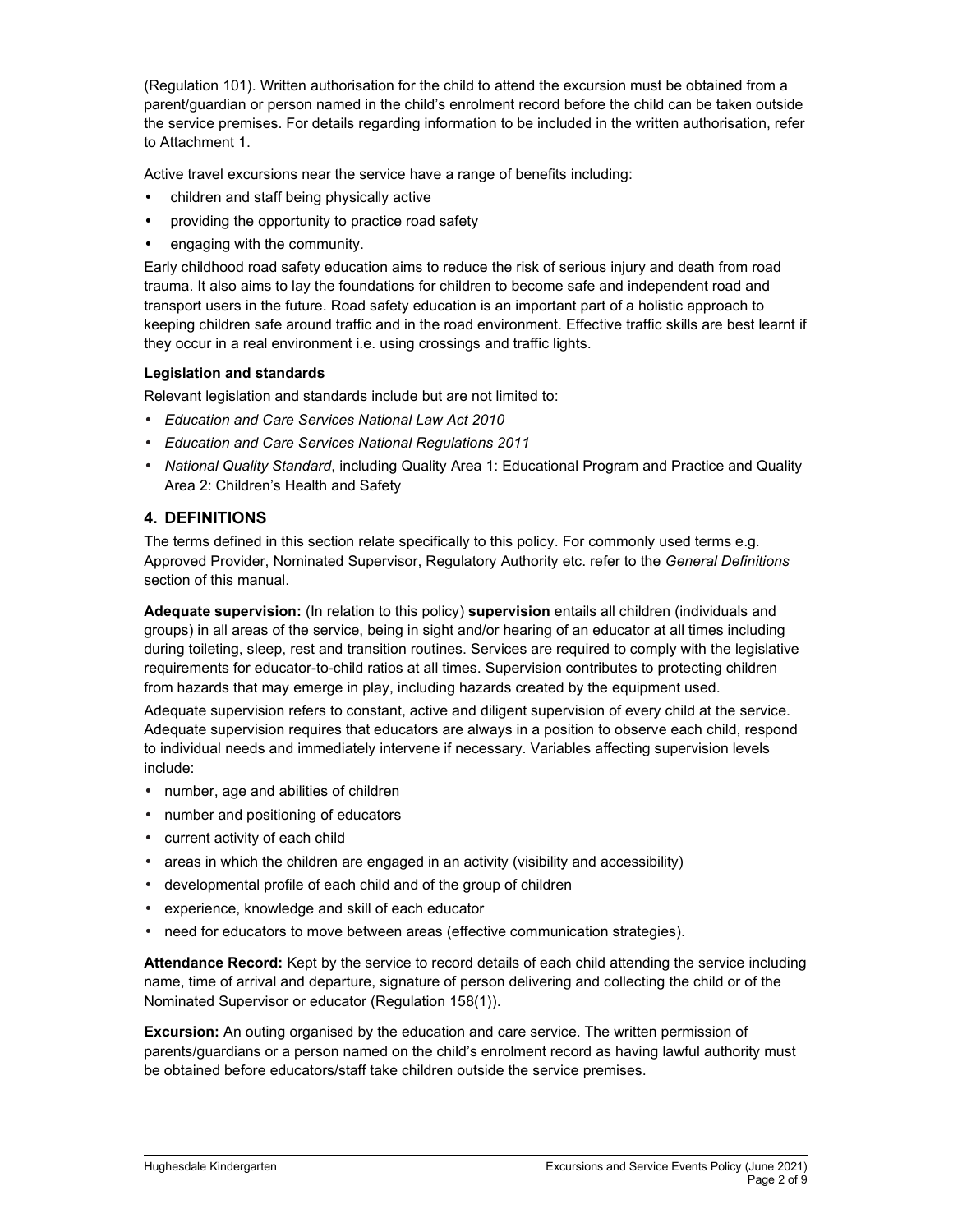Under the National Regulations, the definition of 'excursion' does not include an outing organised by services operating from a school site, where the child/ren leave the service premises with an educator/staff member, but do not leave the school site'.

**Risk assessment:** (In the context of this policy) a risk assessment must identify and assess any hazard that poses a risk to a child's health, safety and/or wellbeing while on an excursion, and specify how these risks will be managed and/or minimised (Regulation 101). Risk assessments must consider:

- the proposed route and location of the excursion
- any water hazards (refer to *Water Safety Policy*)
- any risks associated with water-based activities (refer to *Water Safety Policy*)
- transport to and from the proposed location of the excursion (refer to *Occupational Health and Safety Policy*)
- the number of adults and children participating in the excursion
- the number of educators or other responsible adults who will be providing supervision given the level of risk, and whether or not specialised skills are required (e.g. lifesaving skills)
- the proposed activities, and the impact of this on children with varying levels of ability, additional needs or medical conditions
- the proposed duration of the excursion, and the impact of this on children with varying levels of ability, additional needs or medical conditions
- any items/information that should be taken on the excursion e.g. first aid kit, emergency contact details for children, medication for children with known medical conditions (such as asthma, anaphylaxis and diabetes) and a mobile phone.

A sample Excursion Risk Management Plan is provided on the ACECQA website at: www.acecqa.gov.au (search *Sample forms and templates*)

**Regular outing:** (In relation to education and care services) means an excursion (refer to *Definitions*) such as a walk, drive or trip to/from a location that the service visits regularly as part of its educational program, and where the circumstances covered by the risk assessment are the same on each trip. If an excursion is a regular outing, an authorisation from parents/guardians is only required to be obtained once every 12 months. A new authorisation is required if there is any change to the circumstances of the regular outing.

**Service event:** A special activity, event, visitor or entertainment organised by the education and care service that may be conducted as part of a regular session at the service premises or as an excursion.

**Supervision:** refer to **adequate supervision** in *Definitions* above.

## **5. SOURCES AND RELATED POLICIES**

### **Sources**

- *Belonging, Being & Becoming The Early Years Learning Framework for Australia*: https://docs.education.gov.au/documents/belonging-being-becoming-early-years-learningframework-australia
- *Guide to the National Quality Standard*, ACECQA: www.acecqa.gov.au
- ELAA's Road Safety Education program www.childroadsafety.org.au
- *Victorian Early Years Learning and Development Framework*: www.education.vic.gov.au
- VicRoads: www.vicroads.vic.gov.au
- Child Health Promotion Research Centre & Edith Cowan University (2012) *National Practices for Early Childhood Road Safety Education*: https://childroadsafety.org.au/assets/Research/National-Practices-for-EC-RSE.pdf

### **Service policies**

• *Acceptance and Refusal of Authorisations Policy*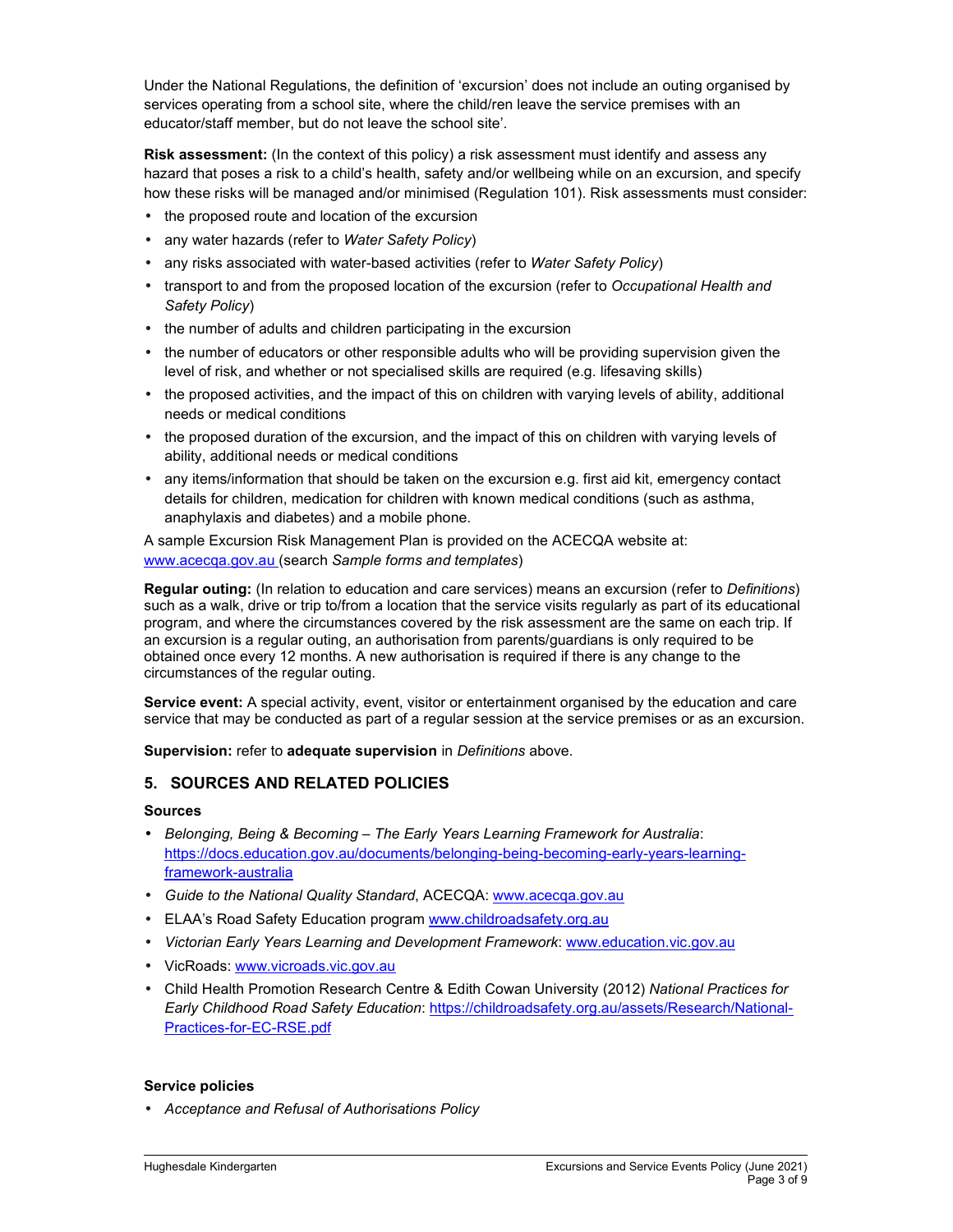- *Administration of First Aid Policy*
- *Administration of Medication Policy*
- *Anaphylaxis Policy*
- *Asthma Policy*
- *Code of Conduct Policy*
- *Curriculum Development Policy*
- *Dealing with Medical Conditions Policy*
- *Delivery and Collection of Children Policy*
- *Diabetes Policy*
- *Emergency and Evacuation Policy*
- *Enrolment and Orientation Policy*
- *Epilepsy Policy*
- *Fees Policy*
- *Food Safety Policy*
- *Hygiene Policy*
- *Incident, Injury, Trauma and Illness Policy*
- *Inclusion and Equity Policy*
- *Interactions with Children Policy*
- *Nutrition and Active Play Policy*
- *Occupational Health and Safety Policy*
- *Participation of Volunteers and Students Policy*
- *Privacy policy*
- *Road Safety and Safe Transport Policy*
- *Sun Protection Policy*
- *Supervision of Children Policy*
- *Water Safety Policy*

## **PROCEDURES**

### **The Approved Provider and Persons with Management and Control are responsible for:**

- developing an *Excursions and Service Events Policy* in consultation with the Nominated Supervisor, staff and parents/guardians at the service
- ensuring that staff, volunteers, students and others at the service are provided with a copy of the *Excursions and Service Events Policy* and comply with its requirements
- ensuring that all parents/guardians have completed, signed and dated their child's enrolment form (refer to *Enrolment and Orientation Policy*) including details of persons able to authorise an educator to take their child outside the service premises (Regulation 160, 161)
- ensuring that parents/guardians or persons named in the enrolment record have provided written authorisation within the past 12 months where the service is to take the child on regular outings (refer to *Definitions*), and that this authorisation is kept in the child's enrolment record (Regulation 161) (refer to Attachment 1 – Developing an excursion/service event authorisation form)
- ensuring that a child does not leave the service premises on an excursion unless prior written authorisation has been provided by the parent/guardian or person named in the child's enrolment record, and that the authorisation includes all details required under Regulation 102(4) (refer to Attachment 1 – Developing an excursion/service event authorisation form)
- ensuring that the number of children attending an excursion does not exceed the number for which service approval has been granted on that day
- ensuring that children are adequately supervised (refer to *Definitions*) at all times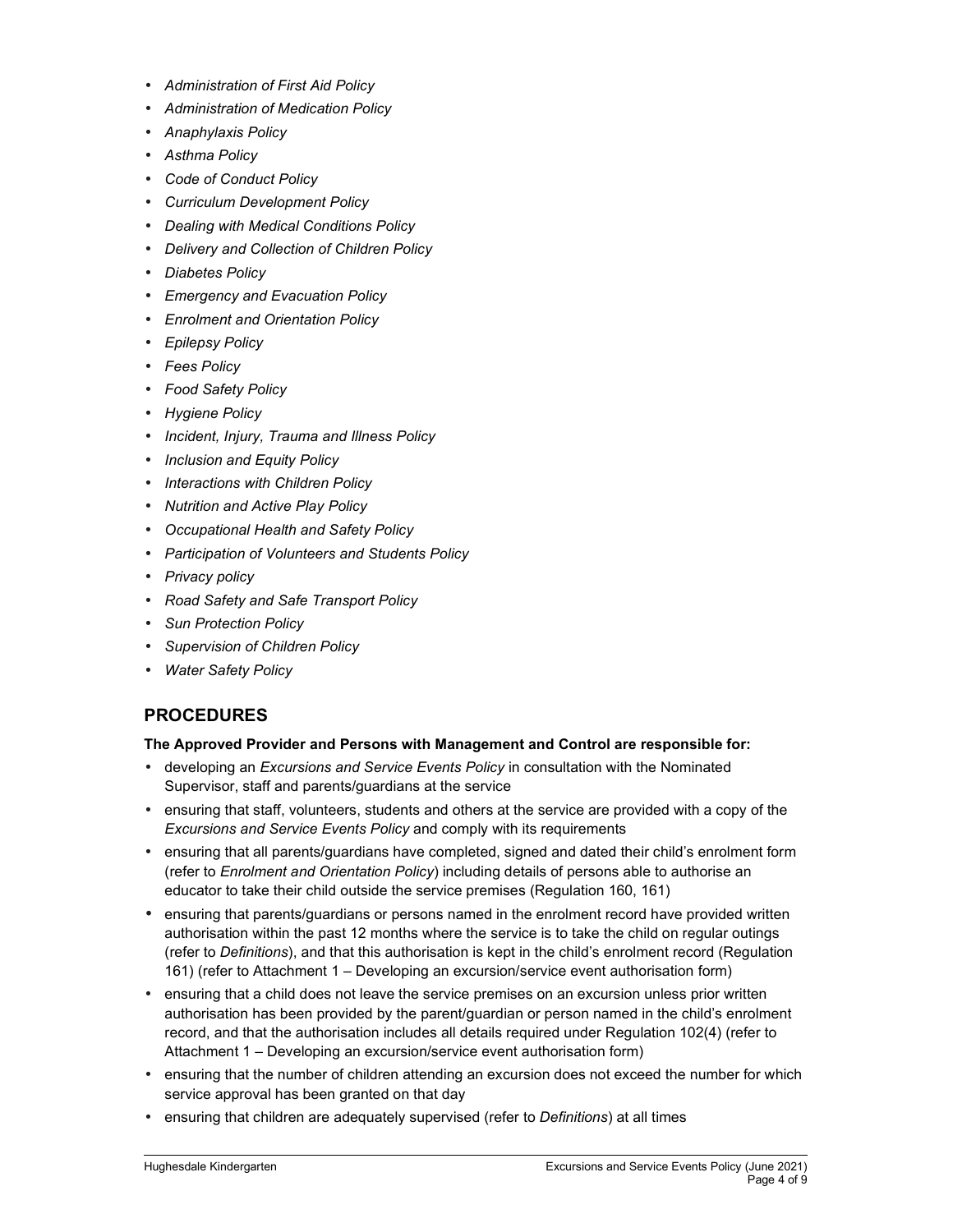- ensuring that educator-to-child ratios are maintained at all times, including during excursions and service events (Regulations 123)
- ensuring that parents/guardians, volunteers, students and all adults participating in an excursion are adequately supervised at all times and are not left with sole supervision of individual children or groups of children (refer to *Participation of Volunteers and Students Policy*)
- ensuring that a risk assessment (refer to *Definitions*) is carried out for an excursion (in accordance with Regulation 101) before authorisation is sought from parents/guardians (Regulation 100)
- ensuring the risk assessment (refer to *Definitions*) identifies and assesses the risks, specifies how these will be managed and/or minimised, and includes all details required by Regulation 101
- developing strategies to improve children's safety in high risk situations such as excursions near water or near a road (refer to *Supervision of Children Policy*, *Water Safety Policy* and *Road Safety and Safe Transport Policy*)
- ensuring that staff comply with the service's *Road Safety and Safe Transport Policy*
- encouraging parents/guardians to comply with the service's *Road Safety and Safe Transport Policy*
- ensuring that excursions and service events are based on the educational program and meet the needs and interests of children and families at the service (refer to *Curriculum Development Policy*)
- ensuring that there is a clear purpose and educational value to each excursion or service event, and that this is communicated to parents/guardians
- considering the financial ability of families before deciding on an excursion/service event that would require an additional charge. Events that can be planned ahead of time should be included as an expenditure item in the service's budget and, as a result, will not incur additional charges (refer to *Fees Policy*)
- ensuring that proposed excursions/service events are inclusive of all children regardless of their abilities, additional needs or medical conditions (refer to *Inclusion and Equity Policy*, *Dealing with Medical Conditions Policy*, *Asthma Policy*, *Anaphylaxis Policy*, *Diabetes Policy* and *Epilepsy Policy*)
- ensuring strategies are in place to provide an accurate attendance record (refer to *Definitions*) for children attending an excursion, and for children remaining at the service while an excursion is happening
- ensuring strategies are in place to ensure that there is an accurate list of all adults participating in an excursion, including parents/guardians, volunteers and students, with contact details for each individual
- ensuring that each child's personal medication and current medical management plan is taken on excursions and other offsite activities (refer to *Dealing with Medical Conditions Policy*, *Asthma Policy*, *Anaphylaxis Policy*, *Diabetes Policy* and *Epilepsy Policy*)
- providing and maintaining a portable first aid kit that can be taken on excursions and other offsite activities
- providing portable first aid kits that contain the required medication for dealing with medical conditions
- providing a mobile phone to enable contact with parents/guardians and emergency services in the event of an incident, injury, trauma or illness (Regulation 98)
- ensuring emergency contact details for each child and the contact details of their medical practitioner are taken on excursions for notification in the event of an incident, injury, trauma or illness.

### **The Nominated Supervisor and Persons in Day-to-Day Charge are responsible for:**

- developing an *Excursions and Service Events Policy* in consultation with the Approved Provider, staff and parents/guardians at the service
- ensuring educators, staff, parents/guardians, volunteers, students and others at the service are provided with a copy of the *Excursions and Service Events Policy* and comply with its requirements
- ensuring that a child does not leave the service premises on an excursion unless prior written authorisation has been provided by the parent/guardian or person named in the child's enrolment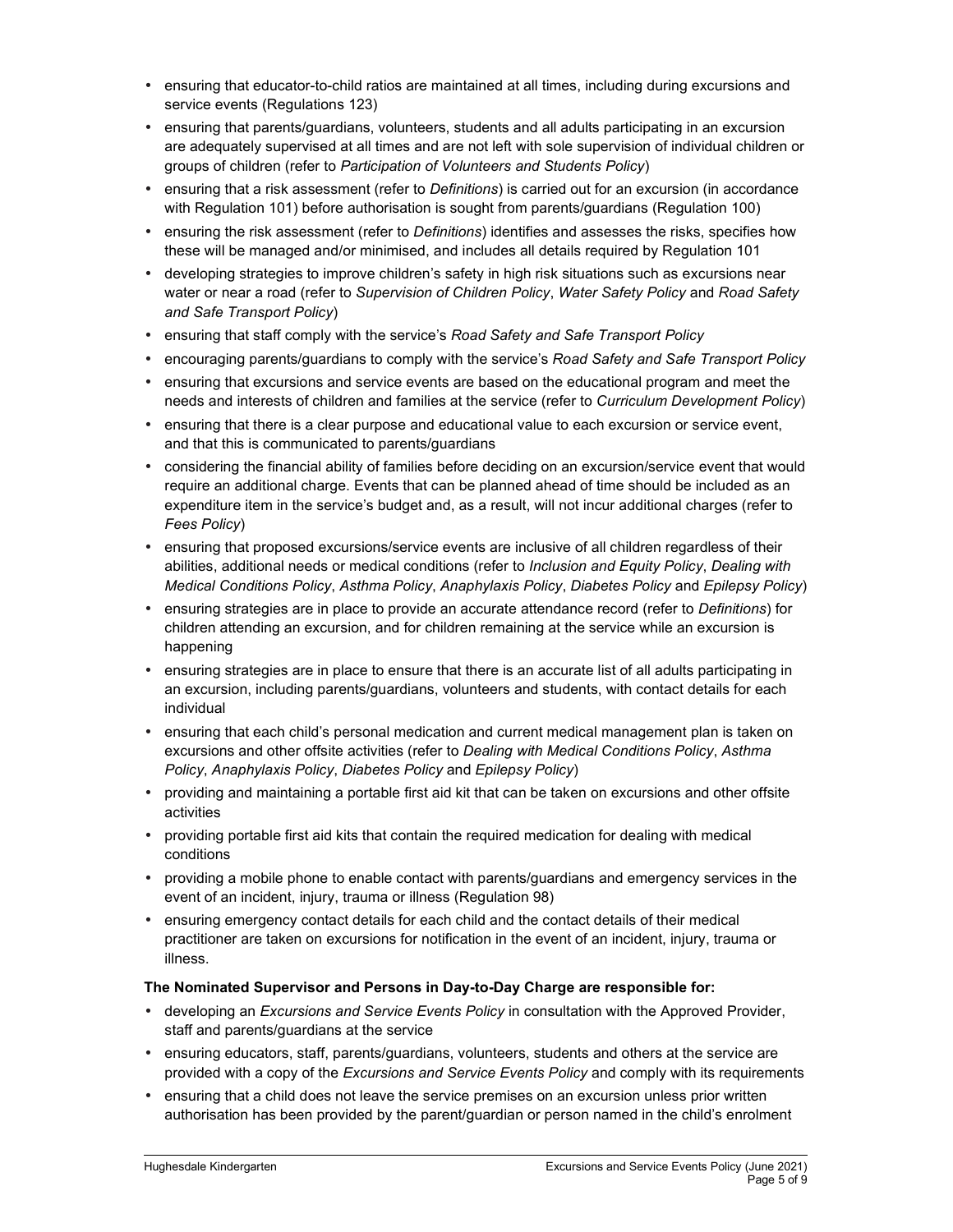record, and that the authorisation includes all details required under Regulation 102(4) (refer to Attachment 1 – Developing an excursion/service event authorisation form)

- ensuring that children are adequately supervised (refer to *Definitions*) at all times
- ensuring that educator-to-child ratios are maintained at all times, including during excursions and service events (Regulations 123)
- ensuring only educators who are working directly with children are included in educator-to-child ratios
- ensuring that parents/guardians, volunteers, students and all adults participating in an excursion are adequately supervised at all times and are not left with sole supervision of individual children or groups of children (refer to *Participation of Volunteers and Students Policy*)
- ensuring that a risk assessment (refer to *Definitions*) is carried out for an excursion (in accordance with Regulation 101) before authorisation is sought from parents/guardians (Regulation 100)
- ensuring the risk assessment (refer to *Definitions*) identifies and assesses the risks, specifies how these will be managed and/or minimised, and includes all details required by Regulation 101
- developing strategies to improve children's safety in high risk situations such as excursions near water or near a road (refer to *Supervision of Children Policy, Water Safety Policy* and *Road Safety and Safe Transport Policy*)
- ensuring that educators and staff comply with the service's *Road Safety and Safe Transport Policy*
- encouraging parents/guardians to comply with the service's *Road Safety and Safe Transport Policy*
- providing road safety education as part of the curriculum
- where appropriate, taking walking excursions in the local community to promote physical activity, safe active travel and community connectedness
- ensuring that excursions and service events are based on an approved learning framework, the developmental needs, interests and experiences of each child, and take into account the individual differences of each child (refer to *Curriculum Development Policy*)
- ensuring the purpose and educational value of each excursion or service event is communicated to parents/guardians
- considering the financial ability of families before deciding on an excursion/service event that would require an additional charge. Events that can be planned ahead of time should be included as an expenditure item in the service's budget and, as a result, will not incur additional charges (refer to *Fees Policy*)
- ensuring that proposed excursions/service events are inclusive of all children regardless of their abilities, additional needs or medical conditions (refer to *Inclusion and Equity Policy*, *Dealing with Medical Conditions Policy*, *Asthma Policy*, *Anaphylaxis Policy*, *Diabetes Policy* and *Epilepsy Policy*)
- ensuring an accurate attendance record (refer to *Definitions*) is kept for children attending an excursion, and for children remaining at the service while an excursion is happening
- ensuring that there is an accurate list of all adults participating in an excursion, including parents/guardians, volunteers and students, with contact details for each individual
- ensuring that each child's personal medication and current medical management plan is taken on excursions and other offsite activities (refer to *Dealing with Medical Conditions Policy, Asthma Policy*, *Anaphylaxis Policy*, *Diabetes Policy* and *Epilepsy Policy*)
- ensuring that a portable first aid kit (including required medication for dealing with medical conditions) is taken on excursions and other offsite activities
- ensuring a mobile phone, the emergency contact details for each child and the contact details of their medical practitioner are taken on excursions for notification in the event of an incident, injury, trauma or illness
- ensuring sunscreen (if required) is taken on excursions and is available as required for service events and that outdoor excursion venues provide adequate shade
- displaying a notice at the service indicating that children are on an excursion, and including the location of the excursion and expected time of return to the service.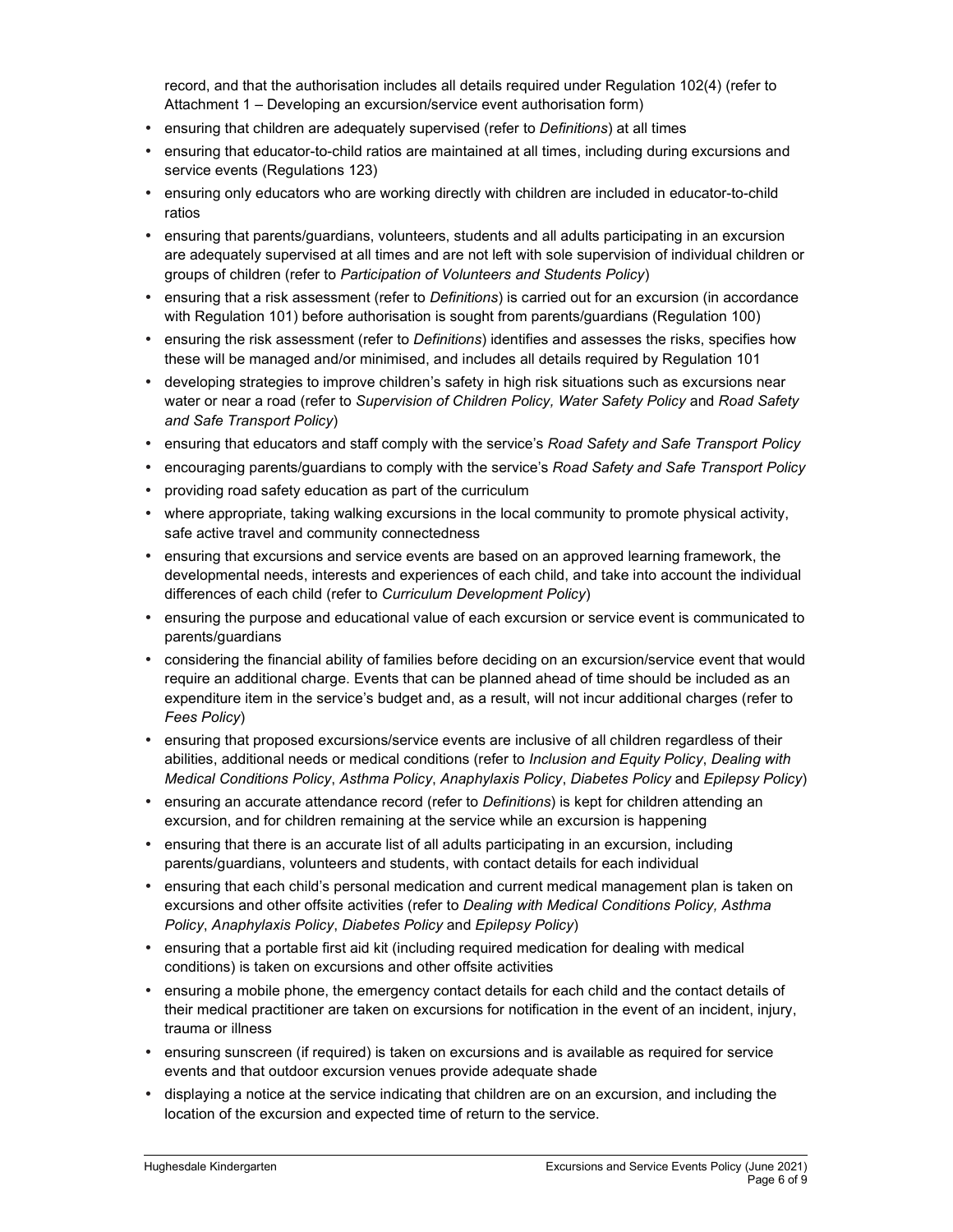#### **All Staff are responsible for:**

- contributing to the development of an *Excursions and Service Events Policy* reading and complying with the requirements of the *Excursions and Service Events Policy*
- providing parents/guardians or a person named in the child's enrolment record with an excursion/service event authorisation form
- checking that a parent/guardian or person named in the child's enrolment record has completed, signed and dated the excursion/service event authorisation form prior to the excursion
- allowing a child to participate in an excursion or service event only with the written authorisation of a parent/guardian or person named in the child's enrolment record
- maintaining the required educator-to-child ratios at all times, and adequately supervising (refer to *Definitions*) children during excursions and service events
- adequately supervising parents/guardians, volunteers, students and all adults participating in an excursion, and ensuring that they are not left with sole supervision of individual children or groups of children (refer to *Participation of Volunteers and Students Policy*)
- undertaking a risk assessment (refer to *Definitions*) for an excursion or service event prior to obtaining written authorisation from parents/guardians
- ensuring the risk assessment (refer to *Definitions*) identifies and assesses the risks, specifies how they will be managed and/or minimised, and includes all details required by Regulation 101
- implementing strategies to improve children's safety in high risk situations such as excursions near water or near a road (refer to *Supervision of Children Policy, Water Safety Policy* and *Road Safety and Safe Transport Policy*)
- complying with the service's *Road Safety and Safe Transport Policy*
- developing excursions and service events based on an approved learning framework, the developmental needs, interests and experiences of each child, and the individual differences of each child (refer to *Curriculum Development Policy*)
- providing road safety education as part of the curriculum
- taking walking excursions in the local community to promote physical activity, safe active travel and community connectedness
- communicating the purpose and educational value of each excursion or service event to parents/guardians
- supporting all children to participate in excursions and service events regardless of their abilities, additional needs or medical conditions (refer to *Inclusion and Equity Policy*, *Dealing with Medical Conditions Policy*, *Asthma Policy*, *Anaphylaxis Policy*, *Diabetes Policy* and *Epilepsy Policy*)
- taking each child's personal medication and current medical management plan on excursions and other offsite activities (refer to *Dealing with Medical Conditions Policy*, *Asthma Policy*, *Anaphylaxis Policy*, *Diabetes Policy* and *Epilepsy Policy*)
- taking a portable first aid kit (including required medication for dealing with medical conditions) on excursions and other offsite activities
- keeping an accurate attendance record (refer to *Definitions*) of children attending excursions, and for children remaining at the service while an excursion is happening
- keeping an accurate list of all adults participating in an excursion, including parents/guardians, volunteers and students, with contact details for each individual
- taking a mobile phone, a copy of the attendance record, emergency contact details for each child and the contact details of the child's medical practitioner on excursions for notification in the event of an incident, injury, trauma or illness
- taking sunscreen (if required) on excursions/service events
- discussing the aims and objectives of the excursion or service event, and items of special interest, with children prior to undertaking the activity
- informing parents/guardians of items required by children for the excursion or service event e.g. snack/lunch, sunscreen, coat etc.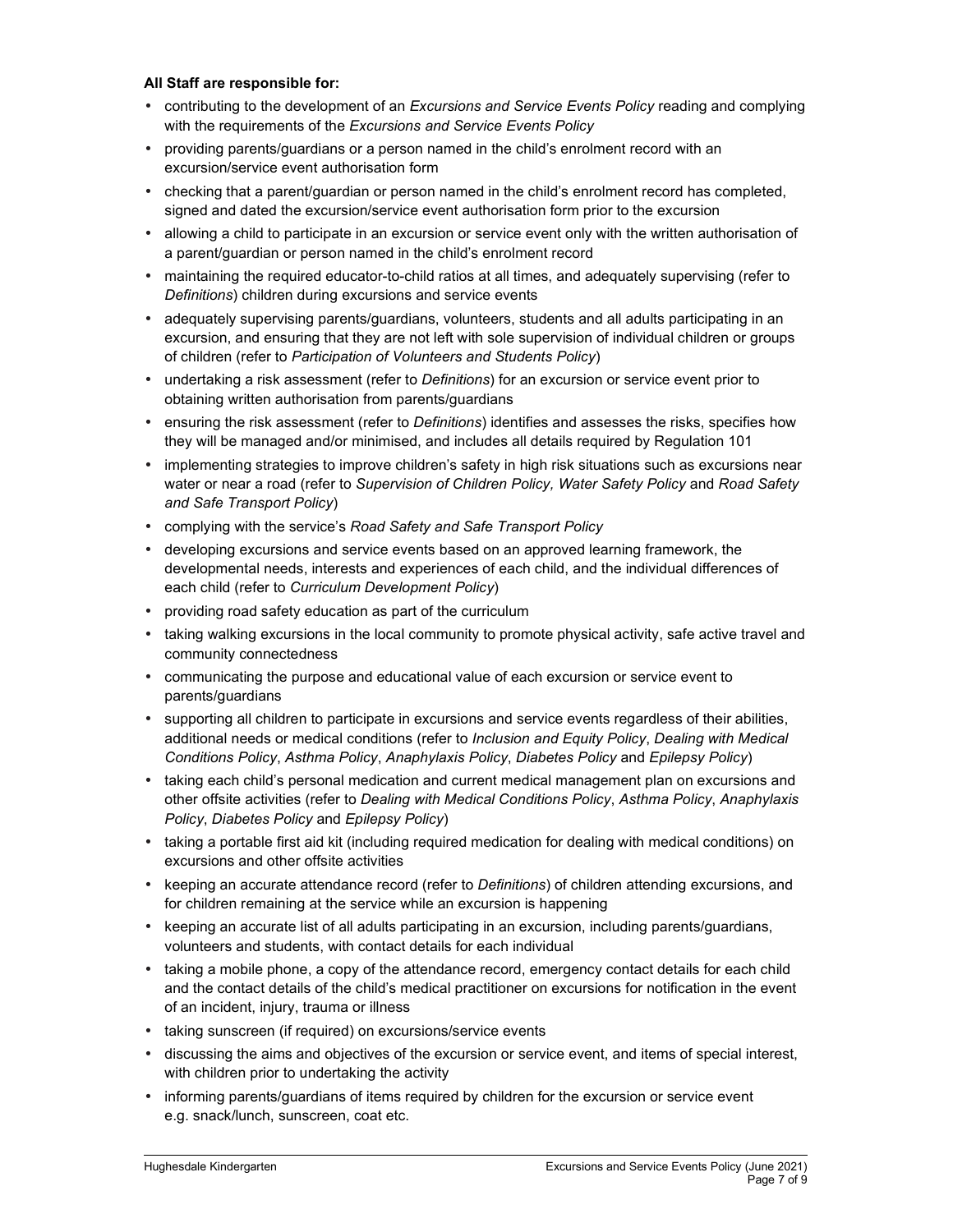#### **Parents/guardians are responsible for:**

- reading and complying with the requirements of this *Excursions and Service Events Policy*
- completing and signing the authorised nominee section (refer to *Definitions*) of their child's enrolment form (refer to *Enrolment and Orientation Policy*) before their child commences at the service
- completing, signing and dating excursion/service event authorisation forms
- providing written authorisation for their child to leave the service premises on regular outings (see *Definitions*)
- reading the details of the excursion or service event provided by the service and asking for additional information if required
- providing items required by their child for the excursion or service event e.g. snack/lunch, sunscreen, coat etc.
- understanding that, if they participate in an excursion or service event as a volunteer, they will be under the immediate supervision of an educator or the Approved Provider at all times
- if participating in an excursion or service event, informing an educator immediately if a child appears to be missing from the group
- supervising and caring for siblings and other children in their care who are not enrolled in the program
- complying with all service policies while participating in an excursion or service event including the *Code of Conduct Policy*, *Road Safety and Safe Transport Policy, Sun Protection Policy* and *Hygiene Policy.*

### **Volunteers and students, while at the service, are responsible for following this policy and its procedures.**

## **EVALUATION**

In order to assess whether the values and purposes of the policy have been achieved, the Approved Provider will:

- regularly seek feedback from everyone affected by the policy regarding its effectiveness
- monitor the implementation, compliance, complaints and incidents in relation to this policy
- keep the policy up to date with current legislation, research, policy and best practice
- revise the policy and procedures as part of the service's policy review cycle, or as required
- notify parents/guardians at least 14 days before making any changes to this policy or its procedures unless a lesser period is necessary because of a risk.

## **ATTACHMENTS**

• Attachment 1: Developing an excursion/service event authorisation form

## **AUTHORISATION**

This policy was adopted by the Approved Provider of Hughesdale Kindergarten on 23 June 2021.

## **REVIEW DATE:** 23/06/2023